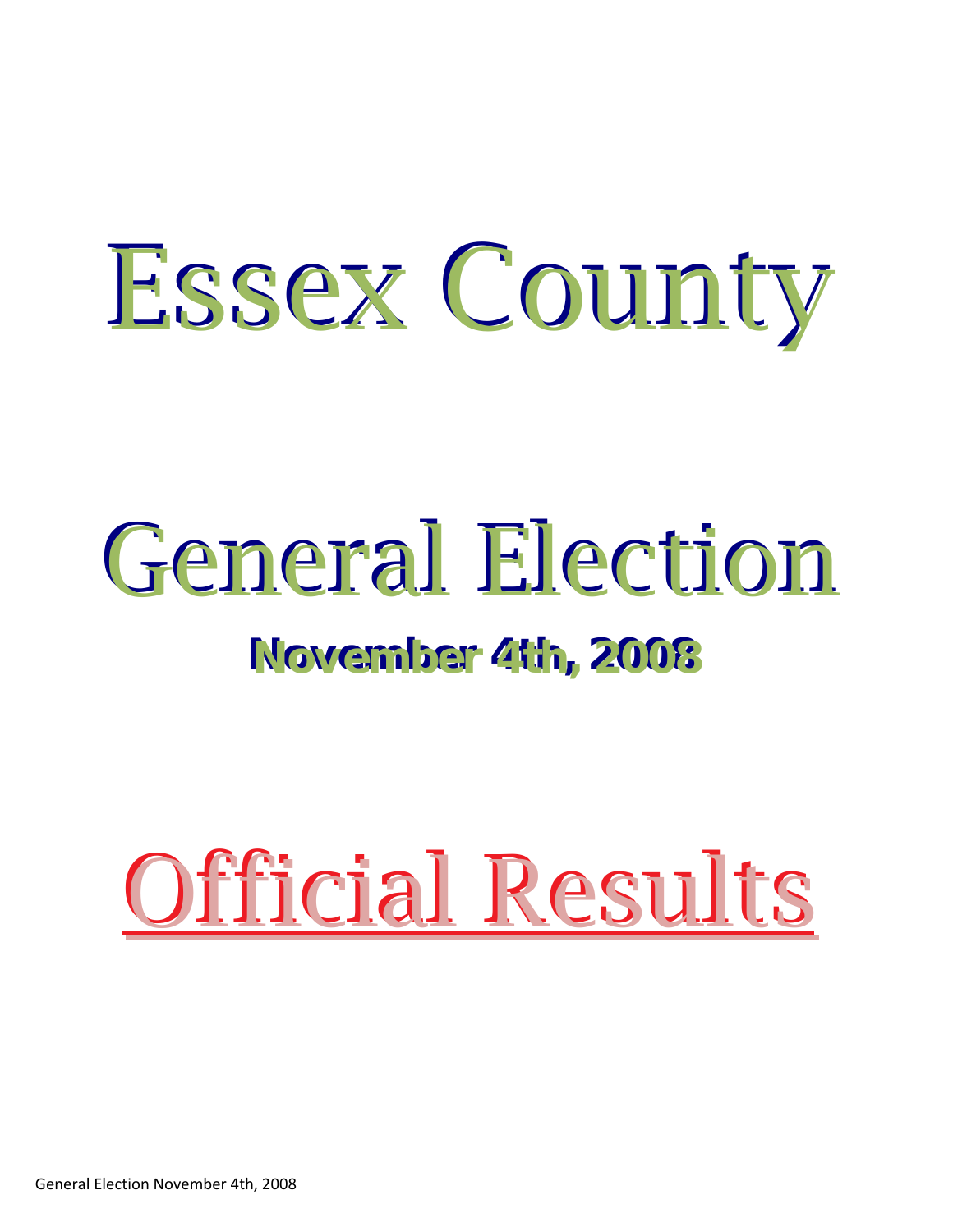### **Turnout 74.42%**

### Presidential Electors for President and Vice-President

| 10390 | 55.89% | 阳      |
|-------|--------|--------|
| 7913  |        |        |
| 29    | 0.16%  |        |
| 9     | 0.05%  |        |
| 35    | 0.19%  |        |
| 66    | 0.36%  |        |
| 148   | 0.80%  |        |
|       |        | 42.57% |

| Justice of the Supreme Court (4th District)                                                          |              |                  |                                 | State Senator (45th District)                |         |
|------------------------------------------------------------------------------------------------------|--------------|------------------|---------------------------------|----------------------------------------------|---------|
| Robert J. Muller<br>James P. Dawson                                                                  | 6565<br>8456 | 22.60%<br>29.11% | Elizabeth O'C Little Republican | 12935                                        | 100.00% |
| Vito C. Caruso<br>Steve Ferradino                                                                    | 7110<br>6919 | 24.48%<br>23.82% | Teresa R. Sayward Republican    | Member of Assembly (113th District)<br>11950 | 100.00% |
| Representative in Congress (20th District)<br>Kirsten E. Gillibrand                                  | 3048         | 51.59%           |                                 | Member of Assembly (114th District)          |         |
| <b>Sandy Treadwell</b>                                                                               | 2860         | 48.41%           | Janet L. Duprey Republican      | 393                                          | 100.00% |
| Representative in Congress (23rd District)<br>Michael P. Oot Democratic<br>John M. McHugh Republican | 3748<br>5691 | 39.71%<br>60.29% | Yes:<br>No:                     | 79.44%<br>5792<br>20.56%<br>1499             |         |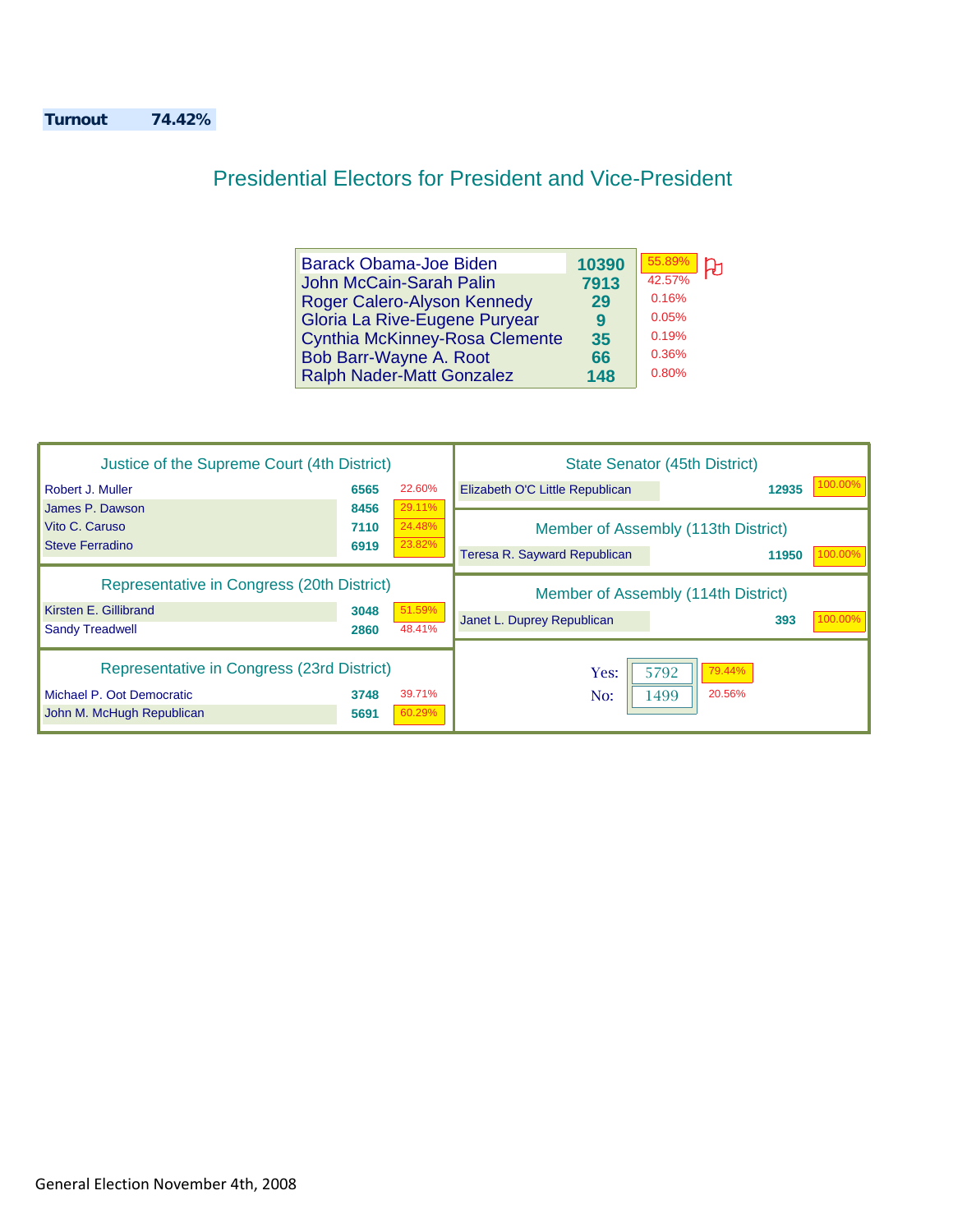### CHESTERFIELD Assy 113th-Cong 23rd

### CROWN POINT Assy 113th-Cong 23rd

49.48% 49.83% 0.00% 0.11% 0.00% 0.11% 0.46%

| <b>Presidential Electors for President and Vice-President</b>                                                                                                                                              |                                                                |                                                               |      | <b>Presidential Electors for President and Vice-President</b>                                                                                                                                              |     |                                            |                                                               |
|------------------------------------------------------------------------------------------------------------------------------------------------------------------------------------------------------------|----------------------------------------------------------------|---------------------------------------------------------------|------|------------------------------------------------------------------------------------------------------------------------------------------------------------------------------------------------------------|-----|--------------------------------------------|---------------------------------------------------------------|
| Barack Obama-Joe Biden<br>John McCain-Sarah Palin<br>Roger Calero-Alyson Kennedy<br>Gloria La Riva-Eugene Puryear<br>Cynthia McKinney-Rosa Clemente<br>Bob Barr-Wayne A. Root<br>Ralph Nader-Matt Gonzalez | 622<br>521<br>$\overline{2}$<br>1<br>$\overline{2}$<br>1<br>10 | 53.67%<br>44.95%<br>0.17%<br>0.09%<br>0.17%<br>0.09%<br>0.86% |      | Barack Obama-Joe Biden<br>John McCain-Sarah Palin<br>Roger Calero-Alyson Kennedy<br>Gloria La Riva-Eugene Puryear<br>Cynthia McKinney-Rosa Clemente<br>Bob Barr-Wayne A. Root<br>Ralph Nader-Matt Gonzalez |     | 431<br>434<br>0<br>1<br>$\bf{0}$<br>1<br>4 | 49.48%<br>49.83%<br>0.00%<br>0.11%<br>0.00%<br>0.11%<br>0.46% |
| 73.68%<br>266<br>Yes:<br>No:                                                                                                                                                                               |                                                                | 26.32%<br>95                                                  | Yes: | 76.71%<br>224                                                                                                                                                                                              | No: | 68                                         | 23.29%                                                        |
|                                                                                                                                                                                                            |                                                                |                                                               |      |                                                                                                                                                                                                            |     |                                            |                                                               |
| Justice of the Supreme Court (4th District)<br>Robert J. Muller                                                                                                                                            | 421                                                            | 24.48%                                                        |      | Justice of the Supreme Court (4th District)<br>Robert J. Muller                                                                                                                                            |     | 250                                        | 17.67%                                                        |
| James P. Dawson                                                                                                                                                                                            | 474                                                            | 27.56%                                                        |      | James P. Dawson                                                                                                                                                                                            |     | 417                                        | 29.47%                                                        |
| Vito C. Caruso                                                                                                                                                                                             | 398                                                            | 23.14%                                                        |      | Vito C. Caruso                                                                                                                                                                                             |     | 383                                        | 27.07%                                                        |
| <b>Steve Ferradino</b>                                                                                                                                                                                     | 427                                                            | 24.83%                                                        |      | <b>Steve Ferradino</b>                                                                                                                                                                                     |     | 365                                        | 25.80%                                                        |
| Representative in Congress (23rd District)                                                                                                                                                                 |                                                                |                                                               |      | Representative in Congress (23rd District)                                                                                                                                                                 |     |                                            |                                                               |
| Michael P. Oot                                                                                                                                                                                             | 396                                                            | 41.08%                                                        |      | Michael P. Oot                                                                                                                                                                                             |     | 212                                        | 31.69%                                                        |
| John M. McHugh                                                                                                                                                                                             | 568                                                            | 58.92%                                                        |      | John M. McHugh                                                                                                                                                                                             |     | 457                                        | 68.31%                                                        |
| State Senator (45th District)                                                                                                                                                                              |                                                                |                                                               |      | State Senator (45th District)                                                                                                                                                                              |     |                                            |                                                               |

| Member of Assembly (113th District) |     |         |
|-------------------------------------|-----|---------|
| Teresa R. Sayward                   | 730 | 100.00% |
| <b>Town Justice</b>                 |     |         |
| Allan P. Hachigian                  | 424 | 37.13%  |
| David A. Bashaw                     | 525 | 45.97%  |
| Steven Johnson                      | 193 | 16.90%  |

| Justice of the Supreme Court (4th District) |                                            |         |  |  |  |  |  |  |  |
|---------------------------------------------|--------------------------------------------|---------|--|--|--|--|--|--|--|
| Robert J. Muller                            | 250                                        | 17.67%  |  |  |  |  |  |  |  |
| James P. Dawson                             | 417                                        | 29.47%  |  |  |  |  |  |  |  |
| Vito C. Caruso                              | 383                                        | 27.07%  |  |  |  |  |  |  |  |
| Steve Ferradino                             | 365                                        | 25.80%  |  |  |  |  |  |  |  |
|                                             | Representative in Congress (23rd District) |         |  |  |  |  |  |  |  |
| Michael P. Oot                              | 212                                        | 31.69%  |  |  |  |  |  |  |  |
|                                             |                                            |         |  |  |  |  |  |  |  |
| John M. McHugh                              | 457                                        | 68.31%  |  |  |  |  |  |  |  |
| State Senator (45th District)               |                                            |         |  |  |  |  |  |  |  |
| Elizabeth O'C Little                        | 636                                        | 100.00% |  |  |  |  |  |  |  |
| Member of Assembly (113th District)         |                                            |         |  |  |  |  |  |  |  |
| Teresa R. Sayward                           | 612                                        | 100.00% |  |  |  |  |  |  |  |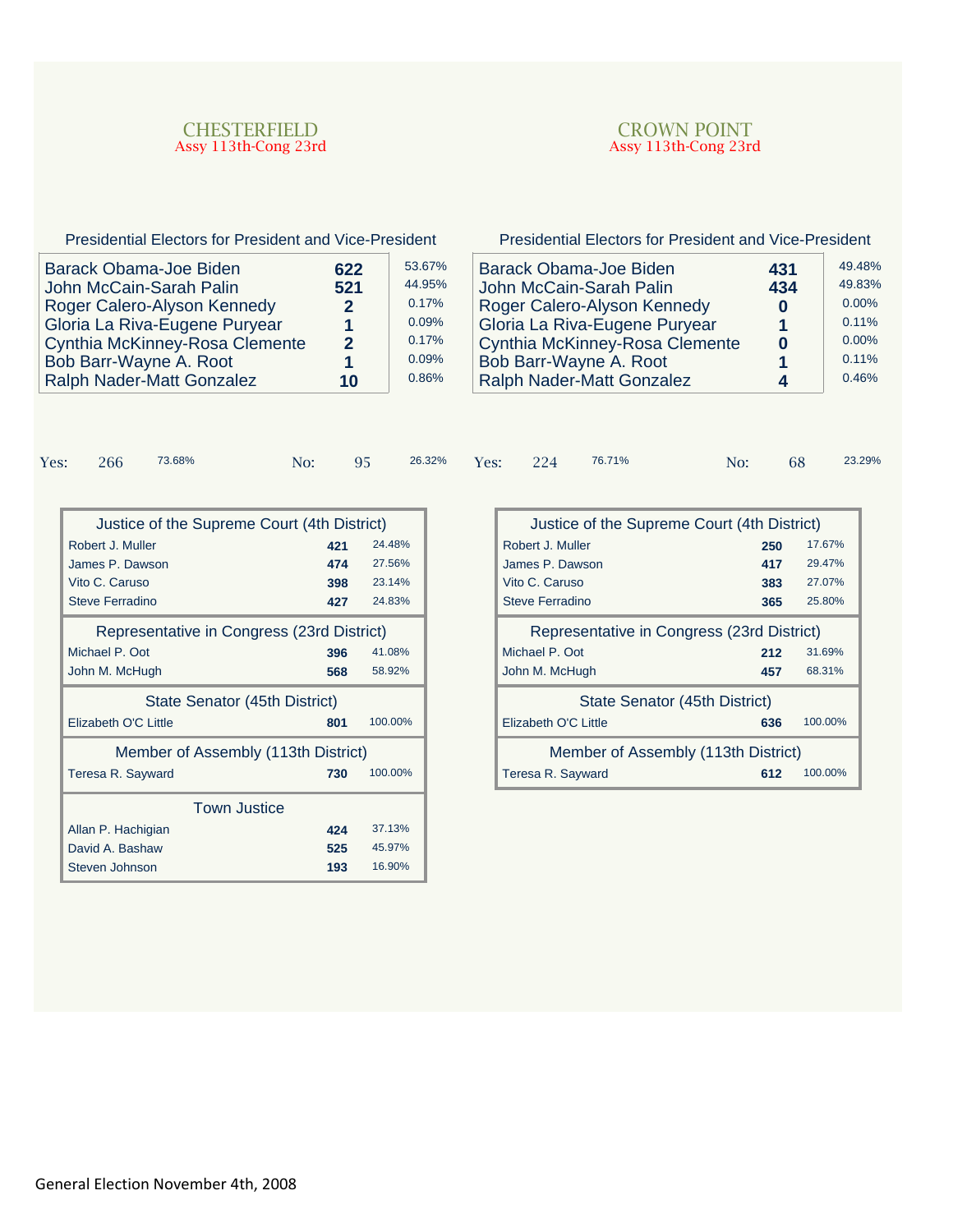### ELIZABETHTOWN Assy 113th-Cong 23rd

Representative in Congress (23rd District)

State Senator (45th District)

Member of Assembly (113th District)

### **ESSEX** Assy 113th-Cong 23rd

No: 48 26.97%

67.12% 30.98% 0.27% 0.00% 0.00% 1.09% 0.54%

|      |                                                                                                                                                                                                            |        | <b>Presidential Electors for President and Vice-President</b> |                                       |                                                                  |      |                  | <b>Presidential Electors for President and Vice-President</b>                                                                                                                                                     |     |                                       |                                                                                       |
|------|------------------------------------------------------------------------------------------------------------------------------------------------------------------------------------------------------------|--------|---------------------------------------------------------------|---------------------------------------|------------------------------------------------------------------|------|------------------|-------------------------------------------------------------------------------------------------------------------------------------------------------------------------------------------------------------------|-----|---------------------------------------|---------------------------------------------------------------------------------------|
|      | Barack Obama-Joe Biden<br>John McCain-Sarah Palin<br>Roger Calero-Alyson Kennedy<br>Gloria La Riva-Eugene Puryear<br>Cynthia McKinney-Rosa Clemente<br>Bob Barr-Wayne A. Root<br>Ralph Nader-Matt Gonzalez |        |                                                               | 341<br>249<br>$\bf{0}$<br>1<br>3<br>6 | 56.74%<br>41.43%<br>$0.00\%$<br>0.17%<br>0.17%<br>0.50%<br>1.00% |      |                  | Barack Obama-Joe Biden<br>John McCain-Sarah Palin<br>Roger Calero-Alyson Kennedy<br>Gloria La Riva-Eugene Puryear<br>Cynthia McKinney-Rosa Clemente<br>Bob Barr-Wayne A. Root<br><b>Ralph Nader-Matt Gonzalez</b> |     | 247<br>114<br>$\bf{0}$<br>0<br>4<br>2 | 67.12 <sup>c</sup><br>30.98 <sup>c</sup><br>0.27%<br>0.00%<br>0.00%<br>1.09%<br>0.54% |
| Yes: | 185                                                                                                                                                                                                        | 76.76% | No:                                                           | 56                                    | 23.24%                                                           | Yes: | 130              | 73.03%                                                                                                                                                                                                            | No: |                                       | 26.97<br>48                                                                           |
|      |                                                                                                                                                                                                            |        | Justice of the Supreme Court (4th District)                   |                                       |                                                                  |      |                  | Justice of the Supreme Court (4th District)                                                                                                                                                                       |     |                                       |                                                                                       |
|      | Robert J. Muller                                                                                                                                                                                           |        |                                                               | 143                                   | 13.70%                                                           |      | Robert J. Muller |                                                                                                                                                                                                                   |     | 176                                   | 27.85%                                                                                |
|      | James P. Dawson                                                                                                                                                                                            |        |                                                               | 447                                   | 42.82%                                                           |      | James P. Dawson  |                                                                                                                                                                                                                   |     | 182                                   | 28.80%                                                                                |
|      | Vito C. Caruso                                                                                                                                                                                             |        |                                                               | 231                                   | 22.13%                                                           |      | Vito C. Caruso   |                                                                                                                                                                                                                   |     | 141                                   | 22.31%                                                                                |

**231** 22.13%

21.36%

38.99% 61.01%

100.00%

100.00%

**223**

**193 302**

**462**

**470**

| Justice of the Supreme Court (4th District) |     |         |  |  |  |  |  |  |  |
|---------------------------------------------|-----|---------|--|--|--|--|--|--|--|
| Robert J. Muller                            | 176 | 27.85%  |  |  |  |  |  |  |  |
| James P. Dawson                             | 182 | 28.80%  |  |  |  |  |  |  |  |
| Vito C. Caruso                              | 141 | 22.31%  |  |  |  |  |  |  |  |
| Steve Ferradino                             | 133 | 21.04%  |  |  |  |  |  |  |  |
| Representative in Congress (23rd District)  |     |         |  |  |  |  |  |  |  |
| Michael P. Oot                              | 172 | 50.59%  |  |  |  |  |  |  |  |
| John M. McHugh                              | 168 | 49.41%  |  |  |  |  |  |  |  |
| State Senator (45th District)               |     |         |  |  |  |  |  |  |  |
| Elizabeth O'C Little                        | 263 | 100.00% |  |  |  |  |  |  |  |
| Member of Assembly (113th District)         |     |         |  |  |  |  |  |  |  |
| Teresa R. Sayward                           | 280 | 100.00% |  |  |  |  |  |  |  |

Steve Ferradino

Michael P. Oot John M. McHugh

Elizabeth O'C Little

Teresa R. Sayward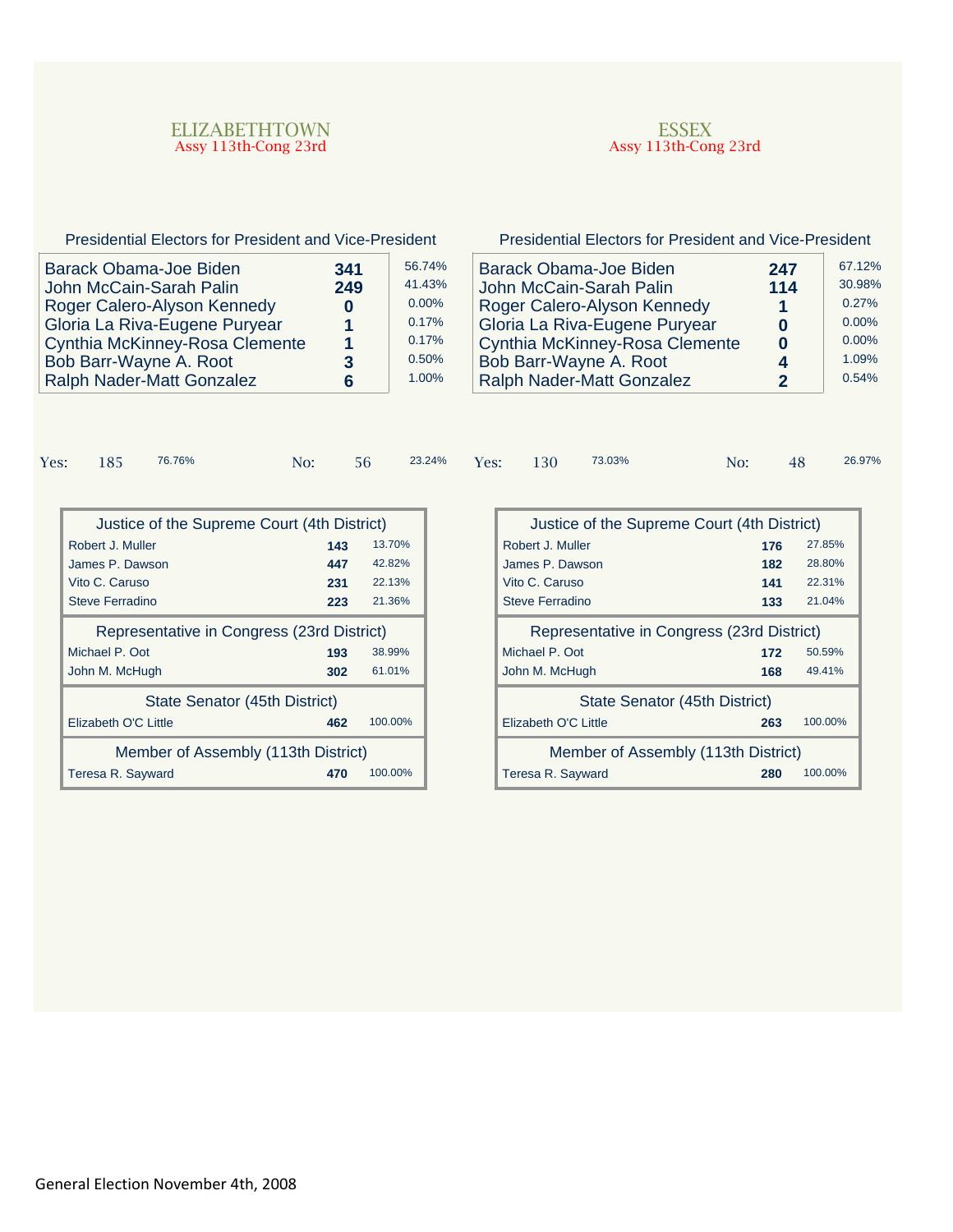

### KEENE Assy 113th-Cong 20th

| <b>Presidential Electors for President and Vice-President</b>                                                                                                                                                                                            |            |                                                                     | <b>Presidential Electors for President and Vice-President</b>                                                                                                                                                                                                               |                                                               |
|----------------------------------------------------------------------------------------------------------------------------------------------------------------------------------------------------------------------------------------------------------|------------|---------------------------------------------------------------------|-----------------------------------------------------------------------------------------------------------------------------------------------------------------------------------------------------------------------------------------------------------------------------|---------------------------------------------------------------|
| Barack Obama-Joe Biden<br>783<br>John McCain-Sarah Palin<br>524<br>Roger Calero-Alyson Kennedy<br>0<br>Gloria La Riva-Eugene Puryear<br>$\bf{0}$<br>Cynthia McKinney-Rosa Clemente<br>3<br>Bob Barr-Wayne A. Root<br>4<br>Ralph Nader-Matt Gonzalez<br>4 |            | 59.41%<br>39.76%<br>$0.00\%$<br>$0.00\%$<br>0.23%<br>0.30%<br>0.30% | Barack Obama-Joe Biden<br>485<br>John McCain-Sarah Palin<br>229<br>Roger Calero-Alyson Kennedy<br>0<br>Gloria La Riva-Eugene Puryear<br>0<br>Cynthia McKinney-Rosa Clemente<br>$\overline{2}$<br>Bob Barr-Wayne A. Root<br>1<br>Ralph Nader-Matt Gonzalez<br>$\overline{2}$ | 67.45%<br>31.85%<br>0.00%<br>0.00%<br>0.28%<br>0.14%<br>0.28% |
| 81.85%<br>442<br>Yes:<br>No:<br>Justice of the Supreme Court (4th District)                                                                                                                                                                              | 98         | 18.15%                                                              | 81.07%<br>227<br>Yes:<br>No:<br>Justice of the Supreme Court (4th District)                                                                                                                                                                                                 | 18.93%<br>53                                                  |
|                                                                                                                                                                                                                                                          |            | 27.03%                                                              |                                                                                                                                                                                                                                                                             | 32.24%                                                        |
| Robert J. Muller                                                                                                                                                                                                                                         | 560        | 25.39%                                                              | Robert J. Muller<br>365                                                                                                                                                                                                                                                     | 24.65%                                                        |
| James P. Dawson                                                                                                                                                                                                                                          | 526        | 24.47%                                                              | James P. Dawson<br>279                                                                                                                                                                                                                                                      | 21.47%                                                        |
| Vito C. Caruso<br><b>Steve Ferradino</b>                                                                                                                                                                                                                 | 507<br>479 | 23.12%                                                              | Vito C. Caruso<br>243<br><b>Steve Ferradino</b><br>245                                                                                                                                                                                                                      | 21.64%                                                        |
|                                                                                                                                                                                                                                                          |            |                                                                     |                                                                                                                                                                                                                                                                             |                                                               |
| Representative in Congress (23rd District)                                                                                                                                                                                                               |            |                                                                     | Representative in Congress (20th District)                                                                                                                                                                                                                                  |                                                               |
| Michael P. Oot                                                                                                                                                                                                                                           | 517        | 46.12%                                                              | Kirsten E. Gillibrand<br>389                                                                                                                                                                                                                                                | 60.59%                                                        |
| John M. McHugh                                                                                                                                                                                                                                           | 604        | 53.88%                                                              | <b>Sandy Treadwell</b><br>253                                                                                                                                                                                                                                               | 39.41%                                                        |
| State Senator (45th District)                                                                                                                                                                                                                            |            |                                                                     | State Senator (45th District)                                                                                                                                                                                                                                               |                                                               |
| Elizabeth O'C Little                                                                                                                                                                                                                                     | 926        | 100.00%                                                             | Elizabeth O'C Little<br>473                                                                                                                                                                                                                                                 | 100.00%                                                       |
| Member of Assembly (113th District)                                                                                                                                                                                                                      |            |                                                                     | Member of Assembly (113th District)                                                                                                                                                                                                                                         |                                                               |
| Teresa R. Sayward                                                                                                                                                                                                                                        | 860        | 100.00%                                                             | Teresa R. Sayward<br>463                                                                                                                                                                                                                                                    | 100.00%                                                       |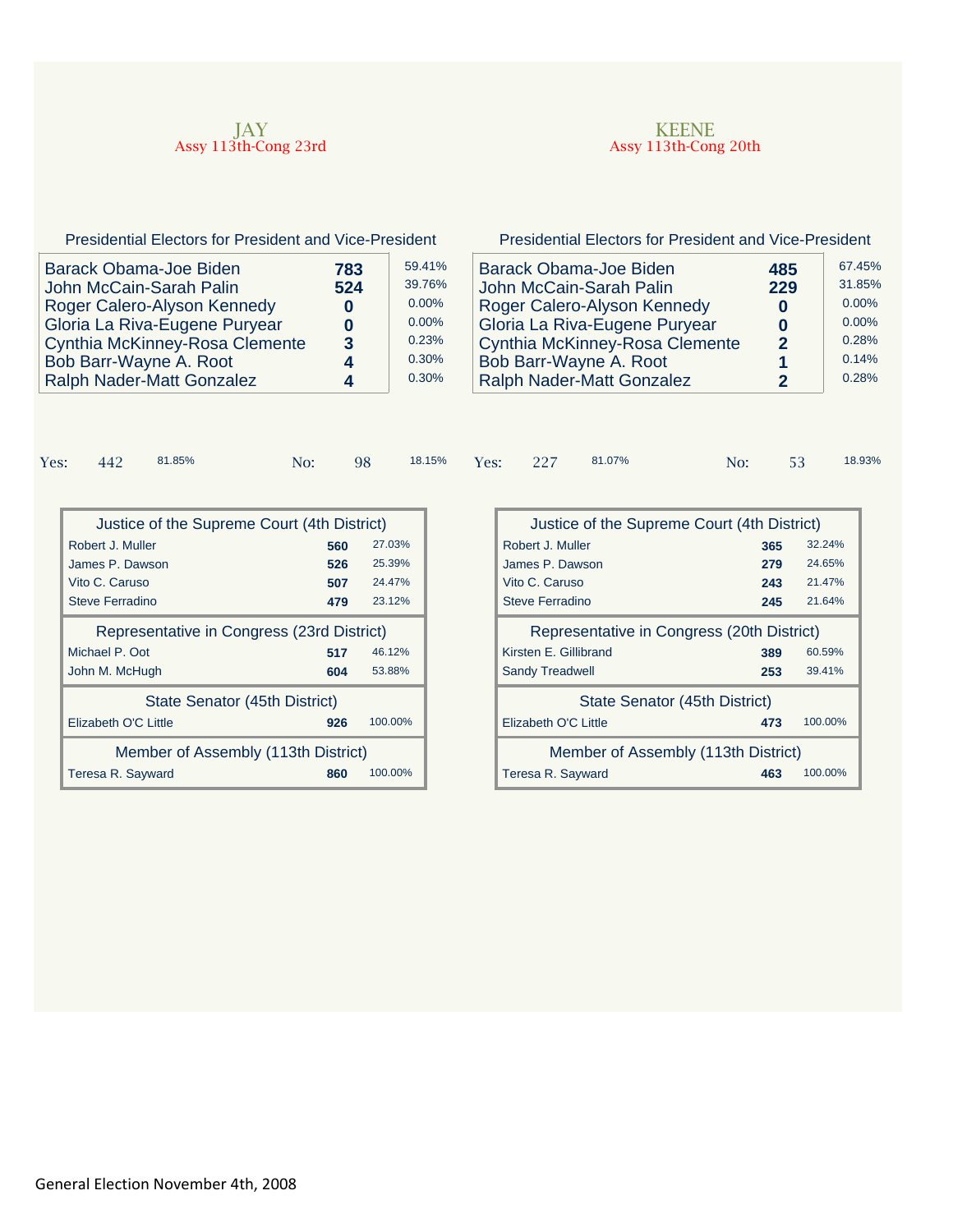### LEWIS Assy 113th-Cong 23rd

### MINERVA Assy 113th-Cong 23rd

|                                                                                                                                                                                                                   |                                                                 | <b>Presidential Electors for President and Vice-President</b>       |                                                                                                                                                                                                                   | <b>Presidential Electors for President and Vice-President</b> |                                                  |                                                               |
|-------------------------------------------------------------------------------------------------------------------------------------------------------------------------------------------------------------------|-----------------------------------------------------------------|---------------------------------------------------------------------|-------------------------------------------------------------------------------------------------------------------------------------------------------------------------------------------------------------------|---------------------------------------------------------------|--------------------------------------------------|---------------------------------------------------------------|
| <b>Barack Obama-Joe Biden</b><br>John McCain-Sarah Palin<br>Roger Calero-Alyson Kennedy<br>Gloria La Riva-Eugene Puryear<br>Cynthia McKinney-Rosa Clemente<br>Bob Barr-Wayne A. Root<br>Ralph Nader-Matt Gonzalez | 352<br>260<br>$\bf{0}$<br>0<br>$\overline{2}$<br>$\overline{2}$ | 57.05%<br>42.14%<br>$0.00\%$<br>$0.00\%$<br>0.16%<br>0.32%<br>0.32% | Barack Obama-Joe Biden<br>John McCain-Sarah Palin<br>Roger Calero-Alyson Kennedy<br>Gloria La Riva-Eugene Puryear<br>Cynthia McKinney-Rosa Clemente<br>Bob Barr-Wayne A. Root<br><b>Ralph Nader-Matt Gonzalez</b> |                                                               | 265<br>198<br>0<br>0<br>1<br>$\overline{2}$<br>1 | 56.75%<br>42.40%<br>0.00%<br>0.00%<br>0.21%<br>0.43%<br>0.21% |
| 74.25%<br>173<br>Yes:                                                                                                                                                                                             | No:                                                             | 25.75%<br>60                                                        | 81.45%<br>202<br>Yes:                                                                                                                                                                                             | No:                                                           | 46                                               | 18.55%                                                        |
|                                                                                                                                                                                                                   |                                                                 |                                                                     |                                                                                                                                                                                                                   |                                                               |                                                  |                                                               |
| Justice of the Supreme Court (4th District)                                                                                                                                                                       |                                                                 |                                                                     |                                                                                                                                                                                                                   | Justice of the Supreme Court (4th District)                   |                                                  |                                                               |
| Robert J. Muller                                                                                                                                                                                                  | 140                                                             | 13.36%                                                              | Robert J. Muller                                                                                                                                                                                                  | 193                                                           | 30.25%                                           |                                                               |
| James P. Dawson                                                                                                                                                                                                   | 418                                                             | 39.89%                                                              | James P. Dawson                                                                                                                                                                                                   | 151                                                           | 23.67%                                           |                                                               |
| Vito C. Caruso                                                                                                                                                                                                    | 243                                                             | 23.19%                                                              | Vito C. Caruso                                                                                                                                                                                                    | 150                                                           | 23.51%                                           |                                                               |
| <b>Steve Ferradino</b>                                                                                                                                                                                            | 247                                                             | 23.57%                                                              | <b>Steve Ferradino</b>                                                                                                                                                                                            | 144                                                           | 22.57%                                           |                                                               |
| Representative in Congress (23rd District)                                                                                                                                                                        |                                                                 |                                                                     |                                                                                                                                                                                                                   | Representative in Congress (23rd District)                    |                                                  |                                                               |
| Michael P. Oot                                                                                                                                                                                                    | 159                                                             | 33.62%                                                              | Michael P. Oot                                                                                                                                                                                                    | 166                                                           | 48.26%                                           |                                                               |
| John M. McHugh                                                                                                                                                                                                    | 314                                                             | 66.38%                                                              | John M. McHugh                                                                                                                                                                                                    | 178                                                           | 51.74%                                           |                                                               |
| State Senator (45th District)                                                                                                                                                                                     |                                                                 |                                                                     |                                                                                                                                                                                                                   | State Senator (45th District)                                 |                                                  |                                                               |
| Elizabeth O'C Little                                                                                                                                                                                              | 475                                                             | 100.00%                                                             | Elizabeth O'C Little                                                                                                                                                                                              | 312                                                           | 100.00%                                          |                                                               |
| Member of Assembly (113th District)                                                                                                                                                                               |                                                                 |                                                                     |                                                                                                                                                                                                                   | Member of Assembly (113th District)                           |                                                  |                                                               |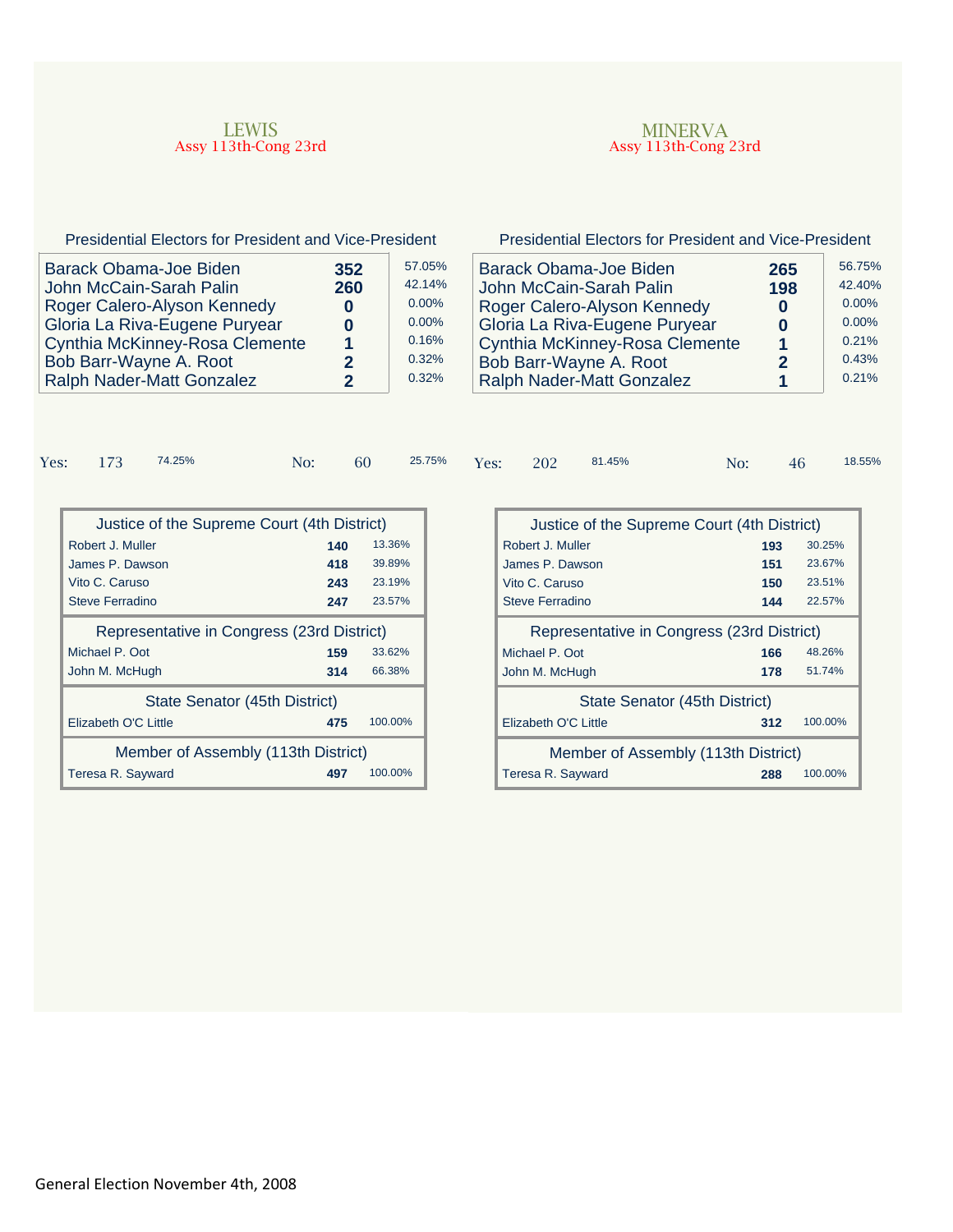### MORIAH Assy 113th-Cong 23rd

### NEWCOMB Assy 113th-Cong 23rd

| <b>Presidential Electors for President and Vice-President</b>                                                                                                                                                     |                                       |         |                                                               |                        | <b>Presidential Electors for President and Vice-President</b>                                                                                                                                              |     |                                |                                                                  |
|-------------------------------------------------------------------------------------------------------------------------------------------------------------------------------------------------------------------|---------------------------------------|---------|---------------------------------------------------------------|------------------------|------------------------------------------------------------------------------------------------------------------------------------------------------------------------------------------------------------|-----|--------------------------------|------------------------------------------------------------------|
| <b>Barack Obama-Joe Biden</b><br>John McCain-Sarah Palin<br>Roger Calero-Alyson Kennedy<br>Gloria La Riva-Eugene Puryear<br>Cynthia McKinney-Rosa Clemente<br>Bob Barr-Wayne A. Root<br>Ralph Nader-Matt Gonzalez | 1214<br>872<br>7<br>3<br>3<br>6<br>25 |         | 57.00%<br>40.94%<br>0.33%<br>0.14%<br>0.14%<br>0.28%<br>1.17% |                        | Barack Obama-Joe Biden<br>John McCain-Sarah Palin<br>Roger Calero-Alyson Kennedy<br>Gloria La Riva-Eugene Puryear<br>Cynthia McKinney-Rosa Clemente<br>Bob Barr-Wayne A. Root<br>Ralph Nader-Matt Gonzalez |     | 177<br>134<br>0<br>0<br>0<br>O | 56.73%<br>42.95%<br>0.00%<br>0.00%<br>0.32%<br>$0.00\%$<br>0.00% |
| 73.91%<br>561<br>Yes:<br>No:                                                                                                                                                                                      |                                       | 198     | 26.09%<br>Yes:                                                | 142                    | 84.02%                                                                                                                                                                                                     | No: | 27                             | 15.98%                                                           |
|                                                                                                                                                                                                                   |                                       |         |                                                               |                        |                                                                                                                                                                                                            |     |                                |                                                                  |
| Justice of the Supreme Court (4th District)                                                                                                                                                                       |                                       |         |                                                               |                        | Justice of the Supreme Court (4th District)                                                                                                                                                                |     |                                |                                                                  |
| Robert J. Muller                                                                                                                                                                                                  | 544                                   | 18.36%  |                                                               | Robert J. Muller       |                                                                                                                                                                                                            |     | 133                            | 27.42%                                                           |
| James P. Dawson                                                                                                                                                                                                   | 1172                                  | 39.55%  |                                                               | James P. Dawson        |                                                                                                                                                                                                            |     | 127                            | 26.19%                                                           |
| Vito C. Caruso                                                                                                                                                                                                    | 643                                   | 21.70%  |                                                               | Vito C. Caruso         |                                                                                                                                                                                                            |     | 114                            | 23.51%                                                           |
| <b>Steve Ferradino</b>                                                                                                                                                                                            | 604                                   | 20.38%  |                                                               | <b>Steve Ferradino</b> |                                                                                                                                                                                                            |     | 111                            | 22.89%                                                           |
| Representative in Congress (23rd District)                                                                                                                                                                        |                                       |         |                                                               |                        | Representative in Congress (23rd District)                                                                                                                                                                 |     |                                |                                                                  |
| Michael P. Oot                                                                                                                                                                                                    | 524                                   | 35.72%  |                                                               | Michael P. Oot         |                                                                                                                                                                                                            |     | 98                             | 41.53%                                                           |
| John M. McHugh                                                                                                                                                                                                    | 943                                   | 64.28%  |                                                               | John M. McHugh         |                                                                                                                                                                                                            |     | 138                            | 58.47%                                                           |
| State Senator (45th District)                                                                                                                                                                                     |                                       |         |                                                               |                        | State Senator (45th District)                                                                                                                                                                              |     |                                |                                                                  |
| Elizabeth O'C Little                                                                                                                                                                                              | 1437                                  | 100.00% |                                                               | Elizabeth O'C Little   |                                                                                                                                                                                                            |     | 222                            | 100.00%                                                          |
| Member of Assembly (113th District)                                                                                                                                                                               |                                       |         |                                                               |                        | Member of Assembly (113th District)                                                                                                                                                                        |     |                                |                                                                  |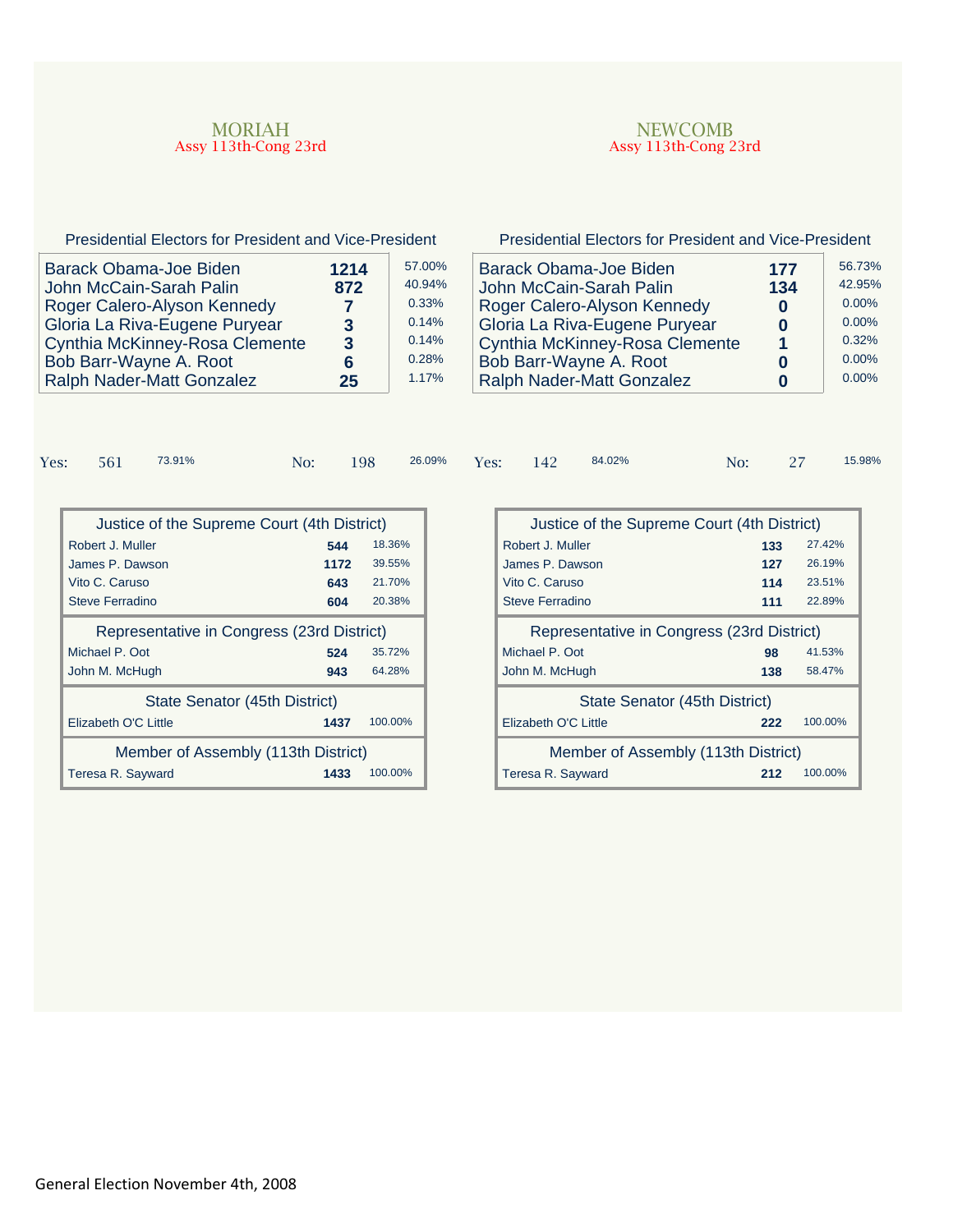### NORTH ELBA Assy 113th-Cong 20th

### NORTH HUDSON Assy 113th-Cong 20th

| <b>Presidential Electors for President and Vice-President</b>                                                                                                                                                     |                                                |         |                                                               |                        | <b>Presidential Electors for President and Vice-President</b>                                                                                                                                              |     |                                   |                                                                     |
|-------------------------------------------------------------------------------------------------------------------------------------------------------------------------------------------------------------------|------------------------------------------------|---------|---------------------------------------------------------------|------------------------|------------------------------------------------------------------------------------------------------------------------------------------------------------------------------------------------------------|-----|-----------------------------------|---------------------------------------------------------------------|
| <b>Barack Obama-Joe Biden</b><br>John McCain-Sarah Palin<br>Roger Calero-Alyson Kennedy<br>Gloria La Riva-Eugene Puryear<br>Cynthia McKinney-Rosa Clemente<br>Bob Barr-Wayne A. Root<br>Ralph Nader-Matt Gonzalez | 2157<br>1327<br>1<br>$\bf{0}$<br>7<br>17<br>35 |         | 60.86%<br>37.44%<br>0.03%<br>0.00%<br>0.20%<br>0.48%<br>0.99% |                        | Barack Obama-Joe Biden<br>John McCain-Sarah Palin<br>Roger Calero-Alyson Kennedy<br>Gloria La Riva-Eugene Puryear<br>Cynthia McKinney-Rosa Clemente<br>Bob Barr-Wayne A. Root<br>Ralph Nader-Matt Gonzalez |     | 56<br>99<br>0<br>0<br>0<br>3<br>0 | 35.44%<br>62.66%<br>$0.00\%$<br>0.00%<br>$0.00\%$<br>1.90%<br>0.00% |
| 80.19%<br>1089<br>Yes:<br>No:                                                                                                                                                                                     | 269                                            |         | 19.81%<br>Yes:                                                | 69                     | 74.19%                                                                                                                                                                                                     | No: | 24                                | 25.81%                                                              |
| Justice of the Supreme Court (4th District)                                                                                                                                                                       |                                                |         |                                                               |                        | Justice of the Supreme Court (4th District)                                                                                                                                                                |     |                                   |                                                                     |
| Robert J. Muller                                                                                                                                                                                                  | 1518                                           | 28.49%  |                                                               | Robert J. Muller       |                                                                                                                                                                                                            |     | 41                                | 16.21%                                                              |
| James P. Dawson                                                                                                                                                                                                   | 1241                                           | 23.29%  |                                                               | James P. Dawson        |                                                                                                                                                                                                            |     | 79                                | 31.23%                                                              |
| Vito C. Caruso                                                                                                                                                                                                    | 1288                                           | 24.17%  |                                                               | Vito C. Caruso         |                                                                                                                                                                                                            |     | 66                                | 26.09%                                                              |
| <b>Steve Ferradino</b>                                                                                                                                                                                            | 1282                                           | 24.06%  |                                                               | <b>Steve Ferradino</b> |                                                                                                                                                                                                            |     | 67                                | 26.48%                                                              |
| Representative in Congress (20th District)                                                                                                                                                                        |                                                |         |                                                               |                        | Representative in Congress (20th District)                                                                                                                                                                 |     |                                   |                                                                     |
| Kirsten E. Gillibrand                                                                                                                                                                                             | 1668                                           | 52.80%  |                                                               | Kirsten E. Gillibrand  |                                                                                                                                                                                                            |     | 48                                | 34.29%                                                              |
| <b>Sandy Treadwell</b>                                                                                                                                                                                            | 1491                                           | 47.20%  |                                                               | <b>Sandy Treadwell</b> |                                                                                                                                                                                                            |     | 92                                | 65.71%                                                              |
| State Senator (45th District)                                                                                                                                                                                     |                                                |         |                                                               |                        | State Senator (45th District)                                                                                                                                                                              |     |                                   |                                                                     |
| Elizabeth O'C Little                                                                                                                                                                                              | 2205                                           | 100.00% |                                                               | Elizabeth O'C Little   |                                                                                                                                                                                                            |     | 118                               | 100.00%                                                             |
| Member of Assembly (113th District)                                                                                                                                                                               |                                                |         |                                                               |                        | Member of Assembly (113th District)                                                                                                                                                                        |     |                                   |                                                                     |
| Teresa R. Sayward                                                                                                                                                                                                 | 1983                                           | 100.00% |                                                               | Teresa R. Sayward      |                                                                                                                                                                                                            |     | 107                               | 100.00%                                                             |
| <b>Town Clerk/Tax Collector</b>                                                                                                                                                                                   |                                                |         |                                                               |                        | <b>Town Councilman</b>                                                                                                                                                                                     |     |                                   |                                                                     |
| <b>Laurie Curtis Dudley</b>                                                                                                                                                                                       | 1930                                           | 100.00% |                                                               | Laureen L. DeZalia     |                                                                                                                                                                                                            |     | 115                               | 100.00%                                                             |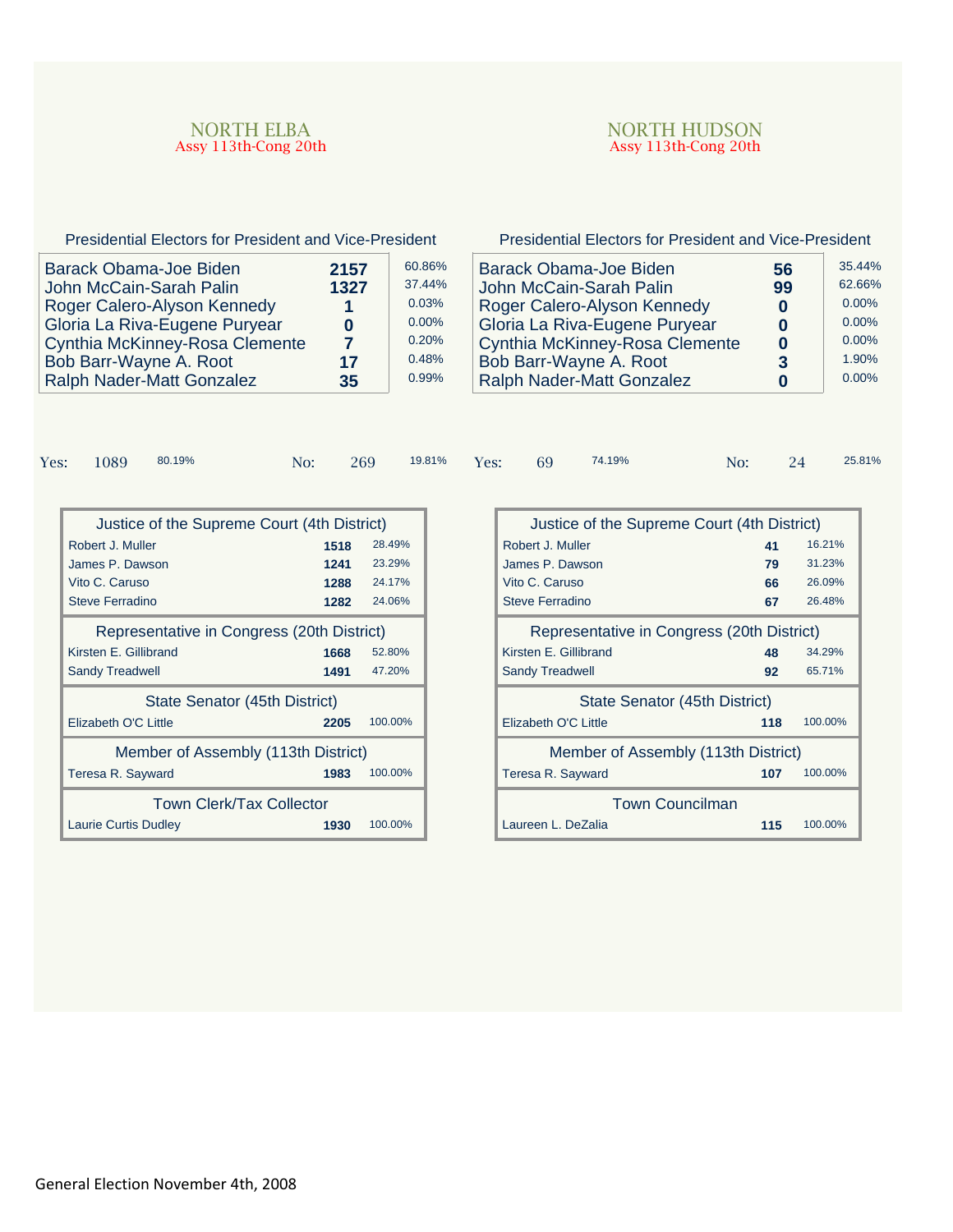### **SCHROON** Assy 113th-Cong 20th

### ST ARMAND Assy 114th-Cong 23rd

58.17% 39.89% 0.14% 0.14% 0.28% 0.55% 0.83%

| <b>Presidential Electors for President and Vice-President</b>                                                                                                                                              |                                                |                                                               |      |                                          | <b>Presidential Electors for President and Vice-President</b>                                                                                                                                                     |     |                                                 |                                                               |
|------------------------------------------------------------------------------------------------------------------------------------------------------------------------------------------------------------|------------------------------------------------|---------------------------------------------------------------|------|------------------------------------------|-------------------------------------------------------------------------------------------------------------------------------------------------------------------------------------------------------------------|-----|-------------------------------------------------|---------------------------------------------------------------|
| Barack Obama-Joe Biden<br>John McCain-Sarah Palin<br>Roger Calero-Alyson Kennedy<br>Gloria La Riva-Eugene Puryear<br>Cynthia McKinney-Rosa Clemente<br>Bob Barr-Wayne A. Root<br>Ralph Nader-Matt Gonzalez | 401<br>669<br>0<br>$\boldsymbol{0}$<br>1<br>16 | 36.86%<br>61.49%<br>0.09%<br>0.00%<br>0.00%<br>0.09%<br>1.47% |      |                                          | <b>Barack Obama-Joe Biden</b><br>John McCain-Sarah Palin<br>Roger Calero-Alyson Kennedy<br>Gloria La Riva-Eugene Puryear<br>Cynthia McKinney-Rosa Clemente<br>Bob Barr-Wayne A. Root<br>Ralph Nader-Matt Gonzalez |     | 420<br>288<br>$\overline{\mathbf{2}}$<br>4<br>6 | 58.17%<br>39.89%<br>0.14%<br>0.14%<br>0.28%<br>0.55%<br>0.83% |
| 86.55%<br>354<br>Yes:<br>No:                                                                                                                                                                               |                                                | 13.45%<br>55                                                  | Yes: | 261                                      | 81.06%                                                                                                                                                                                                            | No: |                                                 | 18.949<br>61                                                  |
| Justice of the Supreme Court (4th District)                                                                                                                                                                |                                                |                                                               |      |                                          | Justice of the Supreme Court (4th District)                                                                                                                                                                       |     |                                                 |                                                               |
| Robert J. Muller                                                                                                                                                                                           | 291                                            | 14.24%                                                        |      | Robert J. Muller                         |                                                                                                                                                                                                                   |     | 269                                             | 25.47%                                                        |
| James P. Dawson                                                                                                                                                                                            | 584                                            | 28.57%                                                        |      | James P. Dawson                          |                                                                                                                                                                                                                   |     | 264                                             | 25.00%                                                        |
| Vito C. Caruso<br><b>Steve Ferradino</b>                                                                                                                                                                   | 591                                            | 28.91%<br>28.28%                                              |      | Vito C. Caruso<br><b>Steve Ferradino</b> |                                                                                                                                                                                                                   |     | 275                                             | 26.04%<br>23.48%                                              |
|                                                                                                                                                                                                            | 578                                            |                                                               |      |                                          |                                                                                                                                                                                                                   |     | 248                                             |                                                               |
| Representative in Congress (20th District)                                                                                                                                                                 |                                                |                                                               |      |                                          | Representative in Congress (23rd District)                                                                                                                                                                        |     |                                                 |                                                               |
| Kirsten E. Gillibrand                                                                                                                                                                                      | 459                                            | 45.13%                                                        |      | Michael P. Oot                           |                                                                                                                                                                                                                   |     | 268                                             | 45.66%                                                        |
| <b>Sandy Treadwell</b>                                                                                                                                                                                     | 558                                            | 54.87%                                                        |      | John M. McHugh                           |                                                                                                                                                                                                                   |     | 319                                             | 54.34%                                                        |
| State Senator (45th District)                                                                                                                                                                              |                                                |                                                               |      |                                          | State Senator (45th District)                                                                                                                                                                                     |     |                                                 |                                                               |
| Elizabeth O'C Little                                                                                                                                                                                       | 807                                            | 100.00%                                                       |      | Elizabeth O'C Little                     |                                                                                                                                                                                                                   |     | 454                                             | 100.00%                                                       |
|                                                                                                                                                                                                            |                                                |                                                               |      |                                          |                                                                                                                                                                                                                   |     |                                                 |                                                               |
| Member of Assembly (113th District)                                                                                                                                                                        |                                                |                                                               |      |                                          | Member of Assembly (114th District)                                                                                                                                                                               |     |                                                 |                                                               |

**307** 32.73%

| Justice of the Supreme Court (4th District) |                                     |         |  |  |  |
|---------------------------------------------|-------------------------------------|---------|--|--|--|
| Robert J. Muller                            | 269                                 | 25.47%  |  |  |  |
| James P. Dawson                             | 264                                 | 25.00%  |  |  |  |
| Vito C. Caruso                              | 275                                 | 26.04%  |  |  |  |
| Steve Ferradino                             | 248                                 | 23.48%  |  |  |  |
| Representative in Congress (23rd District)  |                                     |         |  |  |  |
| Michael P. Oot                              | 268                                 | 45.66%  |  |  |  |
| John M. McHugh                              | 319                                 | 54.34%  |  |  |  |
| State Senator (45th District)               |                                     |         |  |  |  |
| Elizabeth O'C Little                        | 454                                 | 100.00% |  |  |  |
|                                             | Member of Assembly (114th District) |         |  |  |  |
| Janet L. Duprey                             | 393                                 | 100.00% |  |  |  |

Edmund R. Williford, Sr.

Town Councilman

Edward T. Haroff **631** 67.27%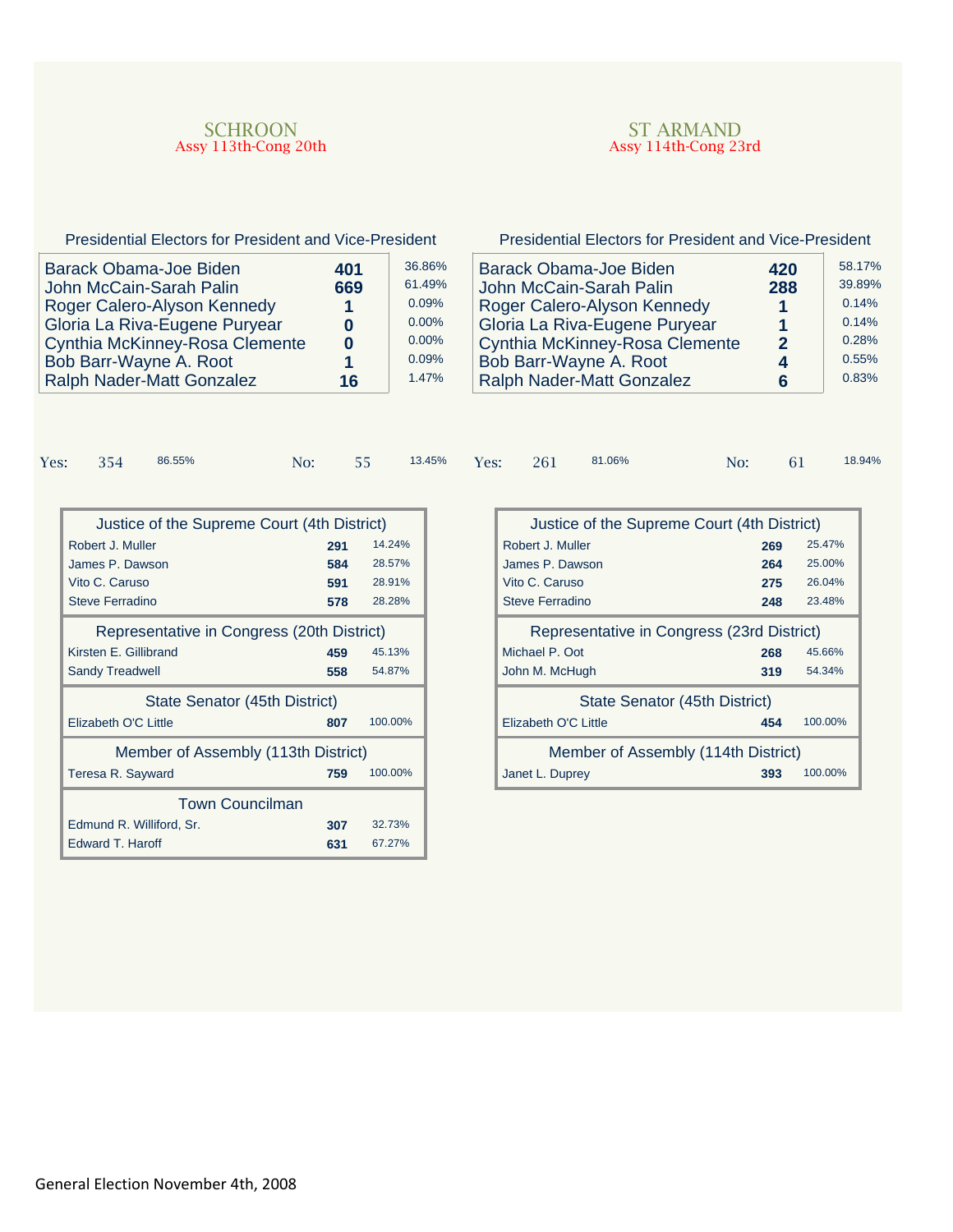### TICONDEROGA Assy 113th-Cong 20th

### TICONDEROGA Assy 113th-Cong 23rd

| <b>Presidential Electors for President and Vice-President</b>                                                                                                                                              |                                             |                  |                                                               |                                          | <b>Presidential Electors for President and Vice-President</b>                                                                                                                                              |     |                                      |                                                                  |
|------------------------------------------------------------------------------------------------------------------------------------------------------------------------------------------------------------|---------------------------------------------|------------------|---------------------------------------------------------------|------------------------------------------|------------------------------------------------------------------------------------------------------------------------------------------------------------------------------------------------------------|-----|--------------------------------------|------------------------------------------------------------------|
| Barack Obama-Joe Biden<br>John McCain-Sarah Palin<br>Roger Calero-Alyson Kennedy<br>Gloria La Riva-Eugene Puryear<br>Cynthia McKinney-Rosa Clemente<br>Bob Barr-Wayne A. Root<br>Ralph Nader-Matt Gonzalez | 521<br>519<br>2<br>$\bf{0}$<br>3<br>4<br>10 |                  | 49.20%<br>49.01%<br>0.19%<br>0.00%<br>0.28%<br>0.38%<br>0.94% |                                          | Barack Obama-Joe Biden<br>John McCain-Sarah Palin<br>Roger Calero-Alyson Kennedy<br>Gloria La Riva-Eugene Puryear<br>Cynthia McKinney-Rosa Clemente<br>Bob Barr-Wayne A. Root<br>Ralph Nader-Matt Gonzalez |     | 563<br>540<br>6<br>0<br>5<br>3<br>13 | 49.82%<br>47.79%<br>0.53%<br>$0.00\%$<br>0.44%<br>0.27%<br>1.15% |
| 80.66%<br>317<br>Yes:<br>No:                                                                                                                                                                               |                                             | 76               | 19.34%<br>Yes:                                                | 377                                      | 80.73%                                                                                                                                                                                                     | No: | 90                                   | 19.27%                                                           |
|                                                                                                                                                                                                            |                                             |                  |                                                               |                                          |                                                                                                                                                                                                            |     |                                      |                                                                  |
| Justice of the Supreme Court (4th District)                                                                                                                                                                |                                             |                  |                                                               |                                          | Justice of the Supreme Court (4th District)                                                                                                                                                                |     |                                      |                                                                  |
| Robert J. Muller                                                                                                                                                                                           | 353                                         | 20.52%           |                                                               | Robert J. Muller                         |                                                                                                                                                                                                            |     | 379                                  | 20.19%                                                           |
| James P. Dawson                                                                                                                                                                                            | 497                                         | 28.90%           |                                                               | James P. Dawson                          |                                                                                                                                                                                                            |     | 504                                  | 26.85%                                                           |
| Vito C. Caruso<br><b>Steve Ferradino</b>                                                                                                                                                                   | 442<br>428                                  | 25.70%<br>24.88% |                                                               | Vito C. Caruso<br><b>Steve Ferradino</b> |                                                                                                                                                                                                            |     | 501<br>493                           | 26.69%<br>26.27%                                                 |
| Representative in Congress (20th District)                                                                                                                                                                 |                                             |                  |                                                               |                                          | Representative in Congress (23rd District)                                                                                                                                                                 |     |                                      |                                                                  |
| Kirsten E. Gillibrand                                                                                                                                                                                      | 484                                         | 50.95%           |                                                               | Michael P. Oot                           |                                                                                                                                                                                                            |     | 259                                  | 29.98%                                                           |
| <b>Sandy Treadwell</b>                                                                                                                                                                                     | 466                                         | 49.05%           |                                                               | John M. McHugh                           |                                                                                                                                                                                                            |     | 605                                  | 70.02%                                                           |
| State Senator (45th District)                                                                                                                                                                              |                                             |                  |                                                               |                                          | State Senator (45th District)                                                                                                                                                                              |     |                                      |                                                                  |
| Elizabeth O'C Little                                                                                                                                                                                       | 795                                         | 100.00%          |                                                               | Elizabeth O'C Little                     |                                                                                                                                                                                                            |     | 876                                  | 100.00%                                                          |
| Member of Assembly (113th District)                                                                                                                                                                        |                                             |                  |                                                               |                                          | Member of Assembly (113th District)                                                                                                                                                                        |     |                                      |                                                                  |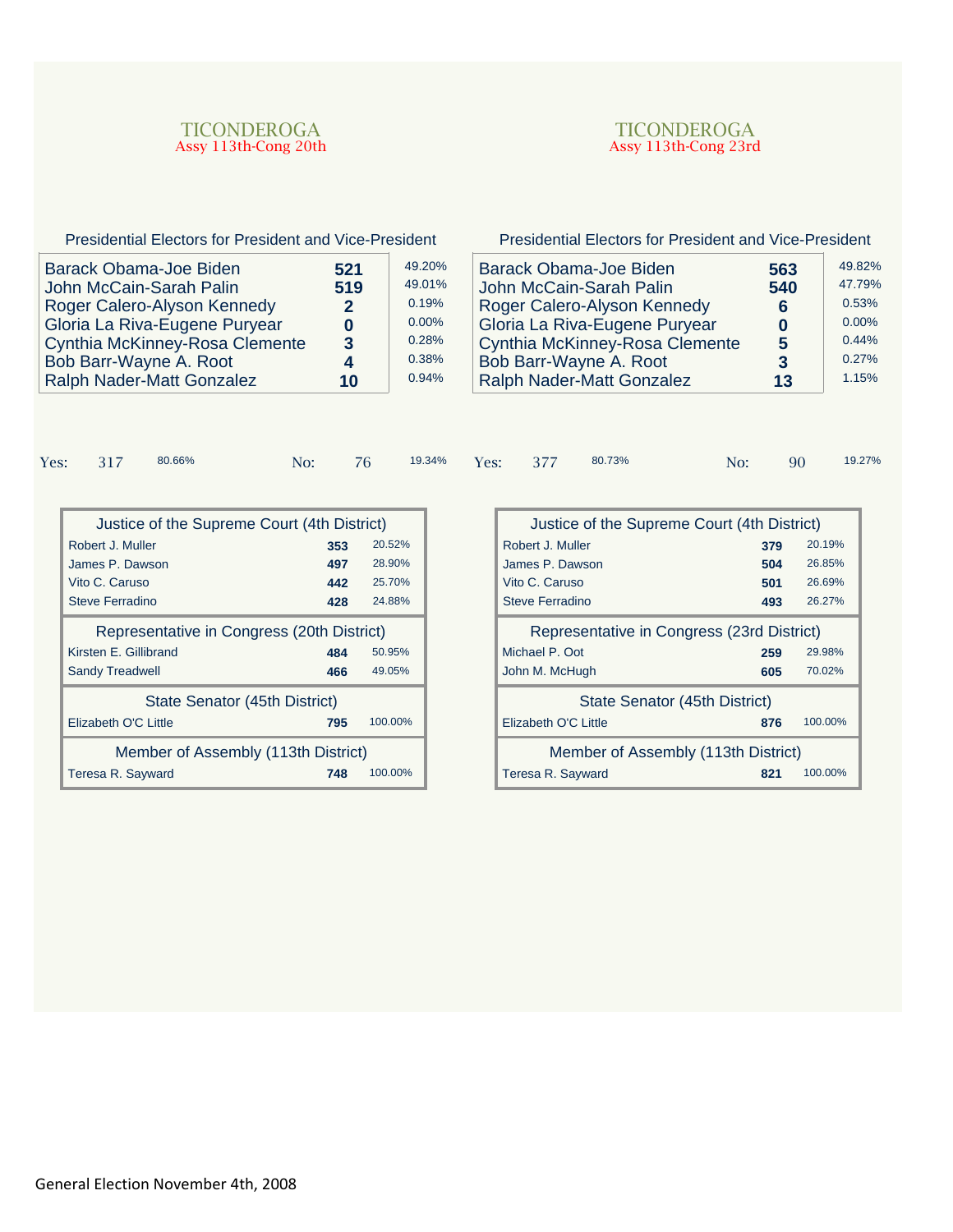### WESTPORT Assy 113th-Cong 23rd

### WILLSBORO Assy 113th-Cong 23rd

|      |     |                                                                                                                                                                                                                   | <b>Presidential Electors for President and Vice-President</b> |                           |                                                                  |  |
|------|-----|-------------------------------------------------------------------------------------------------------------------------------------------------------------------------------------------------------------------|---------------------------------------------------------------|---------------------------|------------------------------------------------------------------|--|
|      |     | Barack Obama-Joe Biden<br>John McCain-Sarah Palin<br>Roger Calero-Alyson Kennedy<br>Gloria La Riva-Eugene Puryear<br>Cynthia McKinney-Rosa Clemente<br>Bob Barr-Wayne A. Root<br><b>Ralph Nader-Matt Gonzalez</b> |                                                               | 444<br>281<br>O<br>2<br>4 | 60.08%<br>38.02%<br>0.95%<br>$0.00\%$<br>0.27%<br>0.54%<br>0.14% |  |
| Yes: | 276 | 81.42%                                                                                                                                                                                                            | No:                                                           | 63                        | 18.58%                                                           |  |

### Presidential Electors for President and Vice-President

| 56.06% |
|--------|
| 42.02% |
| 0.11%  |
| 0.11%  |
| 0.21%  |
| 0.43%  |
| 1.06%  |
|        |

|  | 0: $63$ 18.58% $Yes:$ 247 82.61% |  |  | No: 52 17.39% |
|--|----------------------------------|--|--|---------------|
|  |                                  |  |  |               |

| Justice of the Supreme Court (4th District) |     |         |
|---------------------------------------------|-----|---------|
| Robert J. Muller                            | 233 | 19.02%  |
| James P. Dawson                             | 443 | 36.16%  |
| Vito C. Caruso                              | 278 | 22.69%  |
| Steve Ferradino                             | 271 | 22.12%  |
| Representative in Congress (23rd District)  |     |         |
| Michael P. Oot                              | 266 | 42.49%  |
| John M. McHugh                              | 360 | 57.51%  |
| State Senator (45th District)               |     |         |
| Elizabeth O'C Little                        | 531 | 100.00% |
| Member of Assembly (113th District)         |     |         |
| Teresa R. Sayward                           | 540 | 100.00% |
| Town Clerk/Tax Collector (Unexpired)        |     |         |
| Sheila A. Borden                            | 404 | 69.90%  |
| Nancy A. Sherman                            | 174 | 30.10%  |
| <b>Town Councilman (Unexpired)</b>          |     |         |
| Russell L. Paquette                         | 444 | 67.07%  |
| George W. King                              | 218 | 32.93%  |

| Justice of the Supreme Court (4th District) |     |         |  |  |
|---------------------------------------------|-----|---------|--|--|
| Robert J. Muller                            | 310 | 21.71%  |  |  |
| James P. Dawson                             | 418 | 29.27%  |  |  |
| Vito C. Caruso                              | 363 | 25.42%  |  |  |
| Steve Ferradino                             | 337 | 23.60%  |  |  |
| Representative in Congress (23rd District)  |     |         |  |  |
| Michael P. Oot                              | 303 | 39.97%  |  |  |
| John M. McHugh                              | 455 | 60.03%  |  |  |
| State Senator (45th District)               |     |         |  |  |
| Elizabeth O'C Little                        | 694 | 100.00% |  |  |
| Member of Assembly (113th District)         |     |         |  |  |
| Teresa R. Sayward                           | 754 | 100.00% |  |  |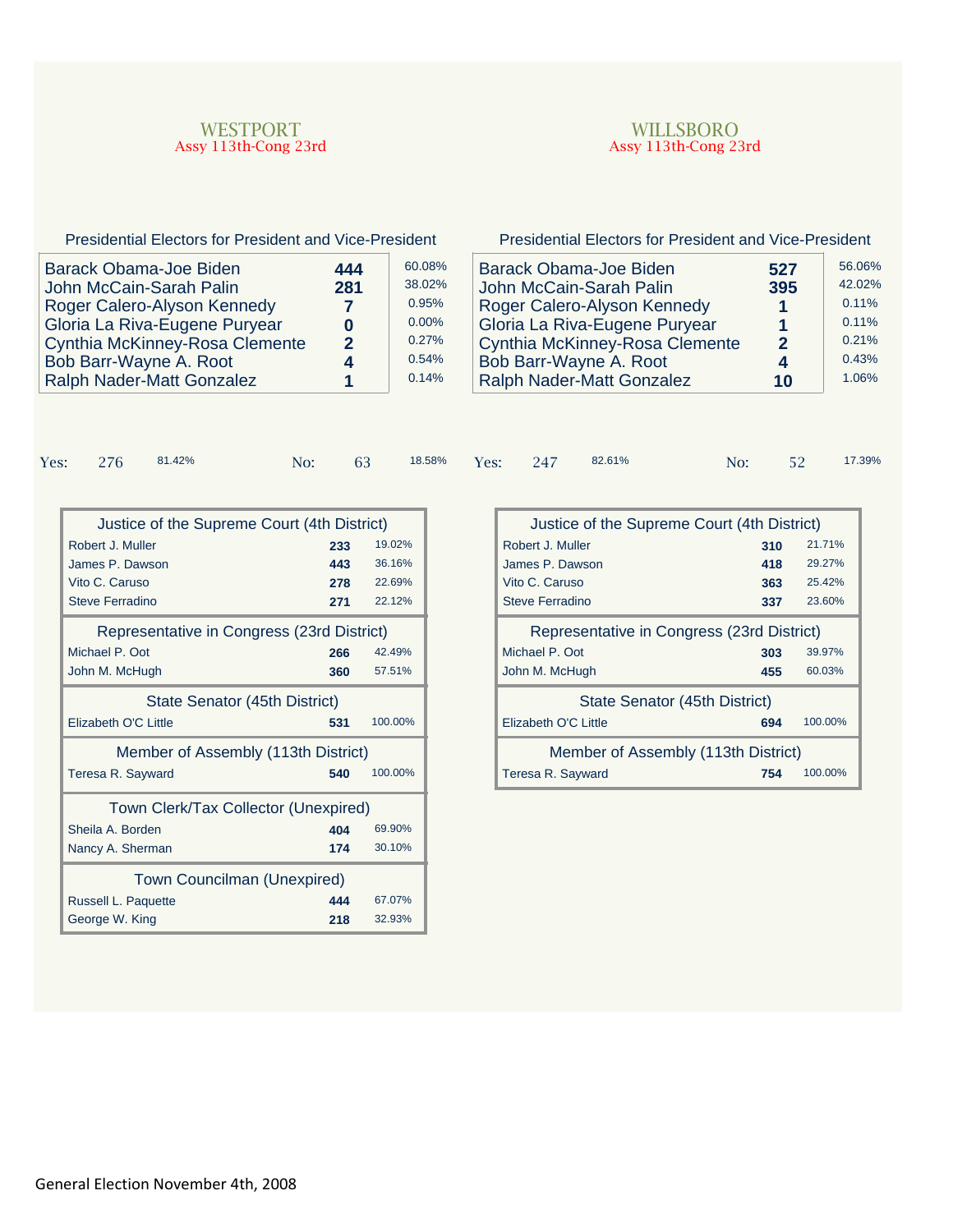### WILMINGTON Assy 113th-Cong 23rd

### Presidential Electors for President and Vice-President

| Barack Obama-Joe Biden<br>384          | 59.26% |
|----------------------------------------|--------|
| John McCain-Sarah Palin<br>260         | 40.12% |
| Roger Calero-Alyson Kennedy<br>0       | 0.00%  |
| Gloria La Riva-Eugene Puryear<br>1     | 0.15%  |
| Cynthia McKinney-Rosa Clemente<br>0    | 0.00%  |
| Bob Barr-Wayne A. Root<br>$\mathbf{p}$ | 0.31%  |
| Ralph Nader-Matt Gonzalez<br>1         | 0.15%  |

| 80.65%<br>Yes:<br>250<br>-60<br>No: | 19.35% |
|-------------------------------------|--------|
|-------------------------------------|--------|

| Justice of the Supreme Court (4th District) |     |                               |     |                                            |         |
|---------------------------------------------|-----|-------------------------------|-----|--------------------------------------------|---------|
| Robert J. Muller                            |     |                               |     | 246                                        | 25.39%  |
| James P. Dawson                             |     |                               |     | 233                                        | 24.05%  |
| Vito C. Caruso                              |     |                               |     | 253                                        | 26.11%  |
| <b>Steve Ferradino</b>                      |     |                               |     | 237                                        | 24.46%  |
|                                             |     |                               |     | Representative in Congress (23rd District) |         |
| Michael P. Oot                              |     |                               |     | 215                                        | 43.43%  |
| John M. McHugh                              |     |                               |     | 280                                        | 56.57%  |
|                                             |     | State Senator (45th District) |     |                                            |         |
| Elizabeth O'C Little                        |     |                               |     | 448                                        | 100.00% |
|                                             |     |                               |     | Member of Assembly (113th District)        |         |
| Teresa R. Sayward                           |     |                               |     | 393                                        | 100.00% |
|                                             |     | Town Justice                  |     |                                            |         |
| Lora W. Bushy                               |     |                               |     | 268                                        | 59.82%  |
| William T. Minogue                          |     |                               |     | 180                                        | 40.18%  |
| #1 Yes:                                     | 206 | 51.37%                        | No: | 195                                        | 48.63%  |
|                                             |     |                               |     |                                            |         |
| #2 Yes:                                     | 195 | 48.39%                        | No: | 208                                        | 51.61%  |
| #3 Yes:                                     | 207 | 51.36%                        | No: | 196                                        | 48.64%  |